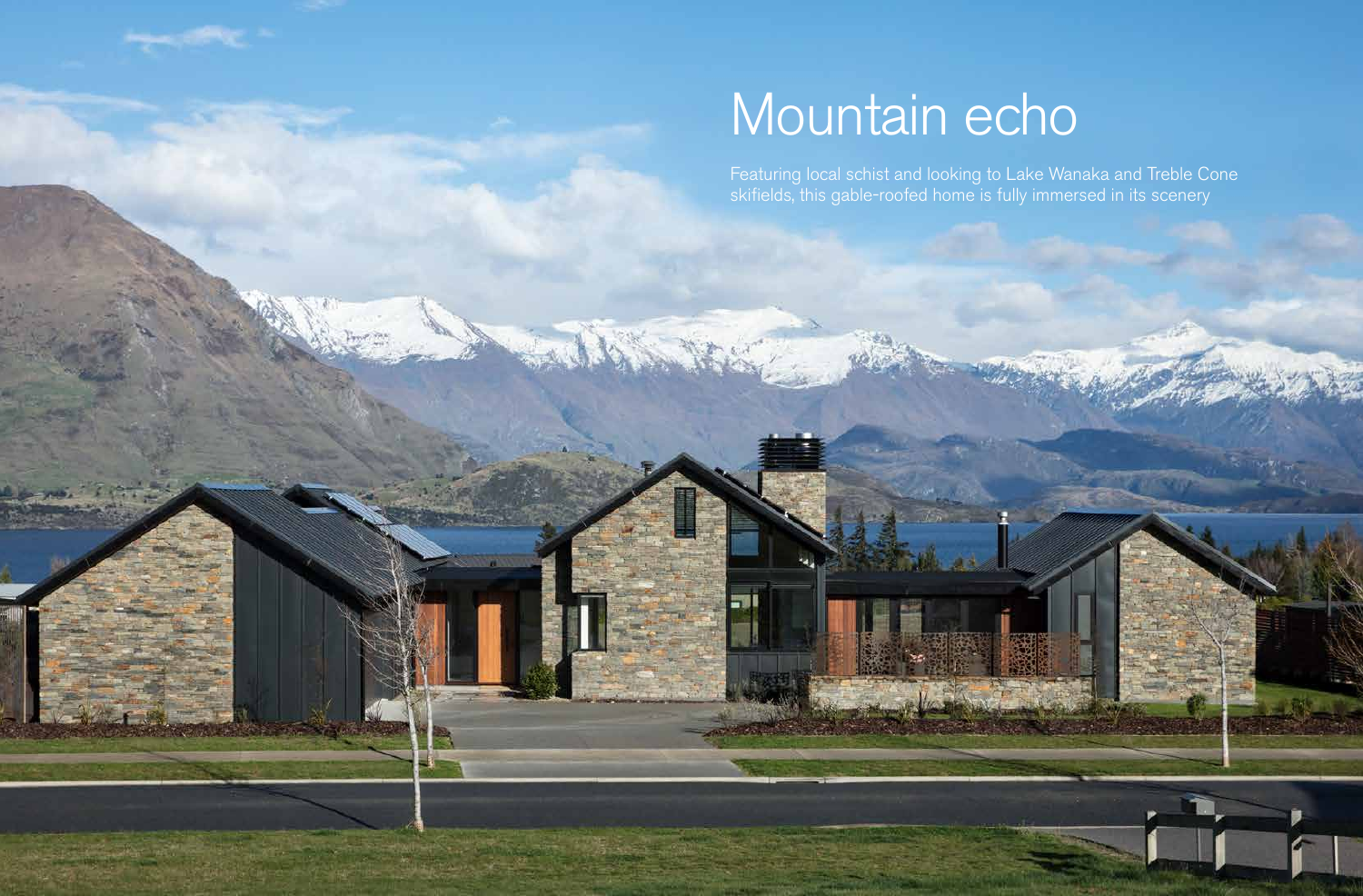**The architecture of a home does much**  a permanent family home," says Condon. more than offer comfortable living spaces and the best possible outlooks. Some-forms along with low upkeep cladding. times, the way of using the space and how Plus, they requested that all the primary family members can have privacy or come together is all written into the blueprint.

This home by architect Barry Condon is located on a suburban site looking to to achieve privacy from near neighbours Lake Wanaka and the Southern Alps.

"Based overseas and with young children, the owners were after a design that holiday base but in the long term could be

"They liked the idea of using gabled spaces enjoy unobstructed views to the lake and mountains."

would work well in the short term as a designed the house with three gabled With all of the above in mind, Condon pavilions, running from east to west. The

In other considerations, the house had on either side and also offer protection from the prevailing wind.

peaked forms are clad in locally sourced schist and durable standing seam steel.

"The primary central pavilion is taller than those to left and right, and as such has a soaring interior, with a feature cedar ceiling that leads the eye out to the views," Condon says. "This pavilion contains the open-plan living spaces, including the kitchen, dining and living areas – with the kitchen, at the rear of the space, getting the early morning sun."

The kitchen island is fronted in Corten steel that will verdigris over time, while

the splashback is essentially the schist wall behind – the rugged stone is protected behind a sheet of glass to keep it pristine.

Orienting to the mountain views, the living volume opens up to a large courtyard on the side – enclosed between the central pavilion and the master bedroom pavilion. This arrangement has the added advantage of also bringing privacy from the neighbour beyond the bedroom wing. And similarly, the guest wing with garage screens the other near neighbours.

Back-to-back fireplaces set in a shared-





*Previous pages:* **The triple peaks of this pavilion home by Condon Scott Architects echo the rugged mountains that the home's living spaces and bedrooms look out to. Locally sourced schist stone and standing seam steel cladding provide the appropriately durable skin for the home and connect with the hues of the environment.**

*Above:* **The home's kitchen is at the back of the main living pavilion. The schist wall supplies the splashback, protected by glass, while the island is fronted in corten steel which will patina over time.** *Above:* **Large bifold doors lead out from the living pavilion to a sheltered courtyard – and the master bedroom can be seen beyond this. Already replete with picture windows and large doors that connect to the outdoor decks, the home is made even lighter with the addition of clearstory windows. Furniture pieces are kept low in terms of design to allow the rear spaces, such as the kitchen, to still take in the dramatic views.**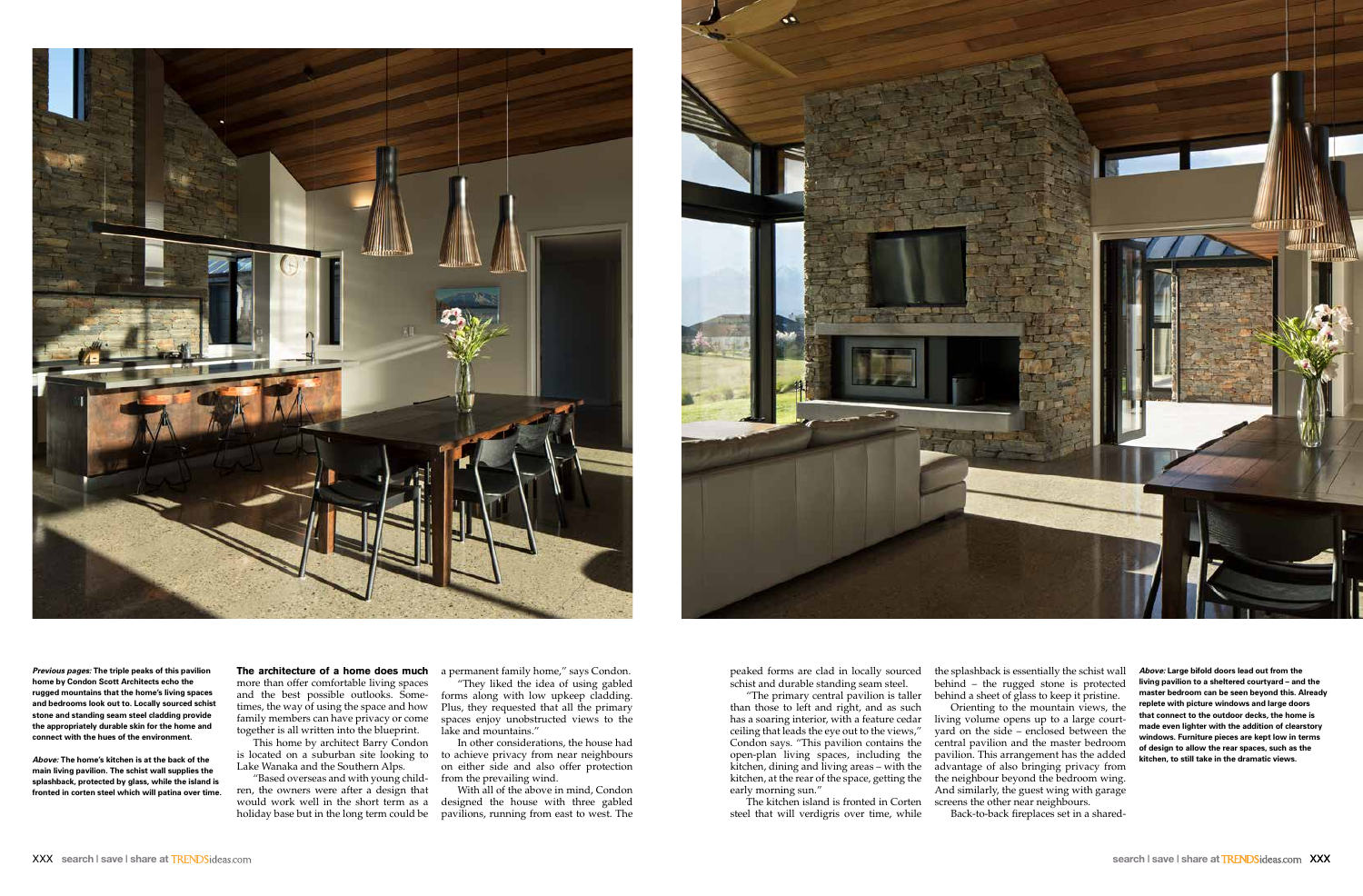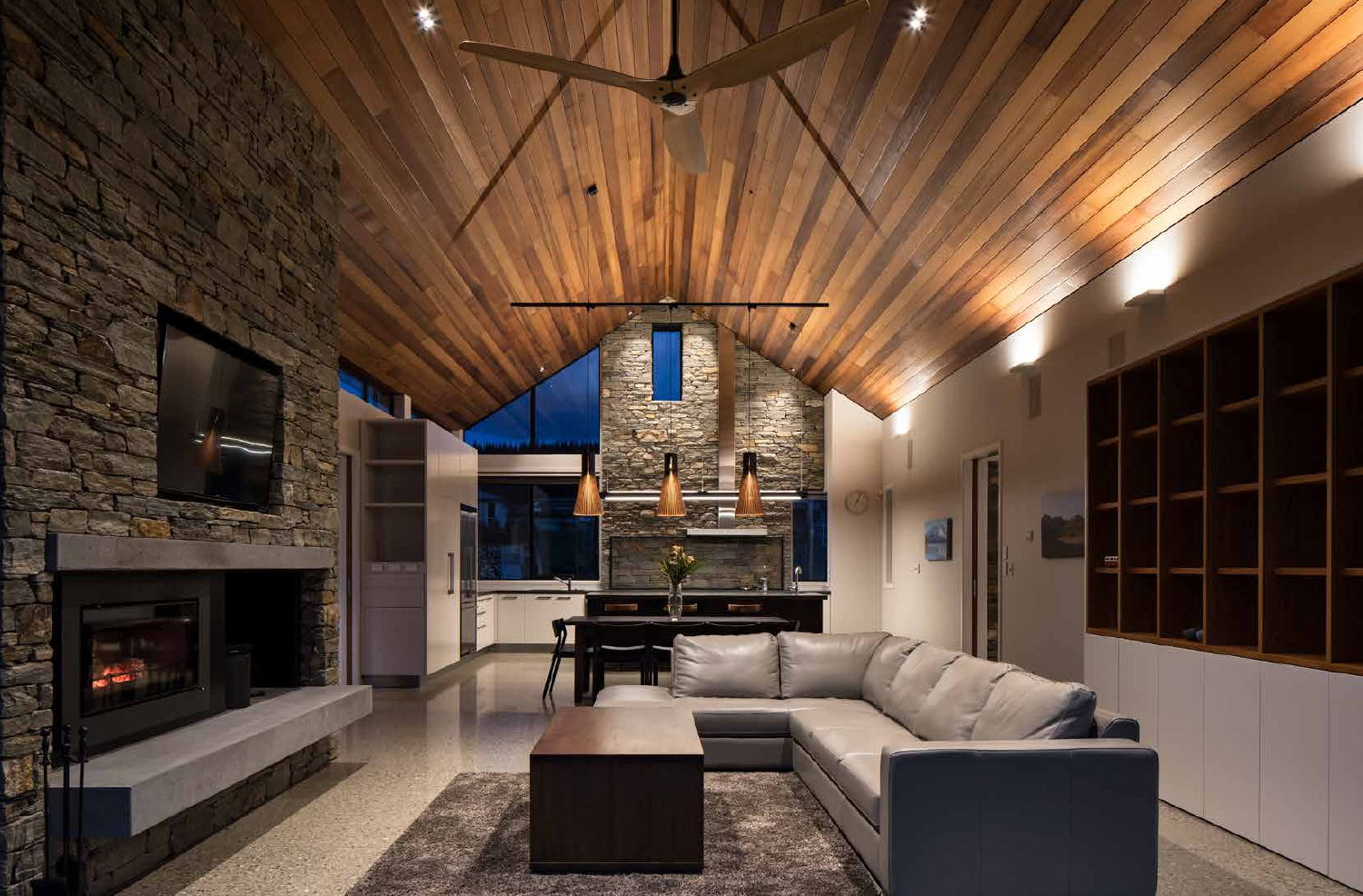schist doubling as an interior wall – effectively, bringing the outside inside.

left and right, the home's layout serves as couple do move here permanently, their an effective buffer in other ways, as well. The master suite pavilion – complete with have a sense of separation themselves." bedroom, walk-in robe and large ensuite – is fundamentally separated from the guest there's a snug family room that connects pavilion by the central living pavilion.

schist surround service the living areas guests are staying they can close off the and the courtyard, another example of the guest pavilion, which has three bedrooms, As well as screening the neighbours also futureproofs the home, in that if the the main bathroom, a separate toilet and the laundry," says Condon. "This design children will occupy the guest wing and

"This creates a more private retreat for also be useful in later years when family Contrasting the dramatic living space, the master and living pavilions. This will



the homeowners and means if parents or members want their own space.



*Previous pages:* **Polished concrete floors run through the home. Besides toning in with the mountain environment, the dense concrete acts as a heat sink, soaking up warmth during the day and releasing it into the colder rooms at night.**

*Above:* **The master ensuite has a quiet palette and a wood vanity with double basins. Frosted glass windows ensure privacy on what is the front of the home, while a skylight adds more natural light.**

*Facing page:* **Shutters under the eaves of the master bedroom – and the eaves of the living volume – bring control over the low winter sun.**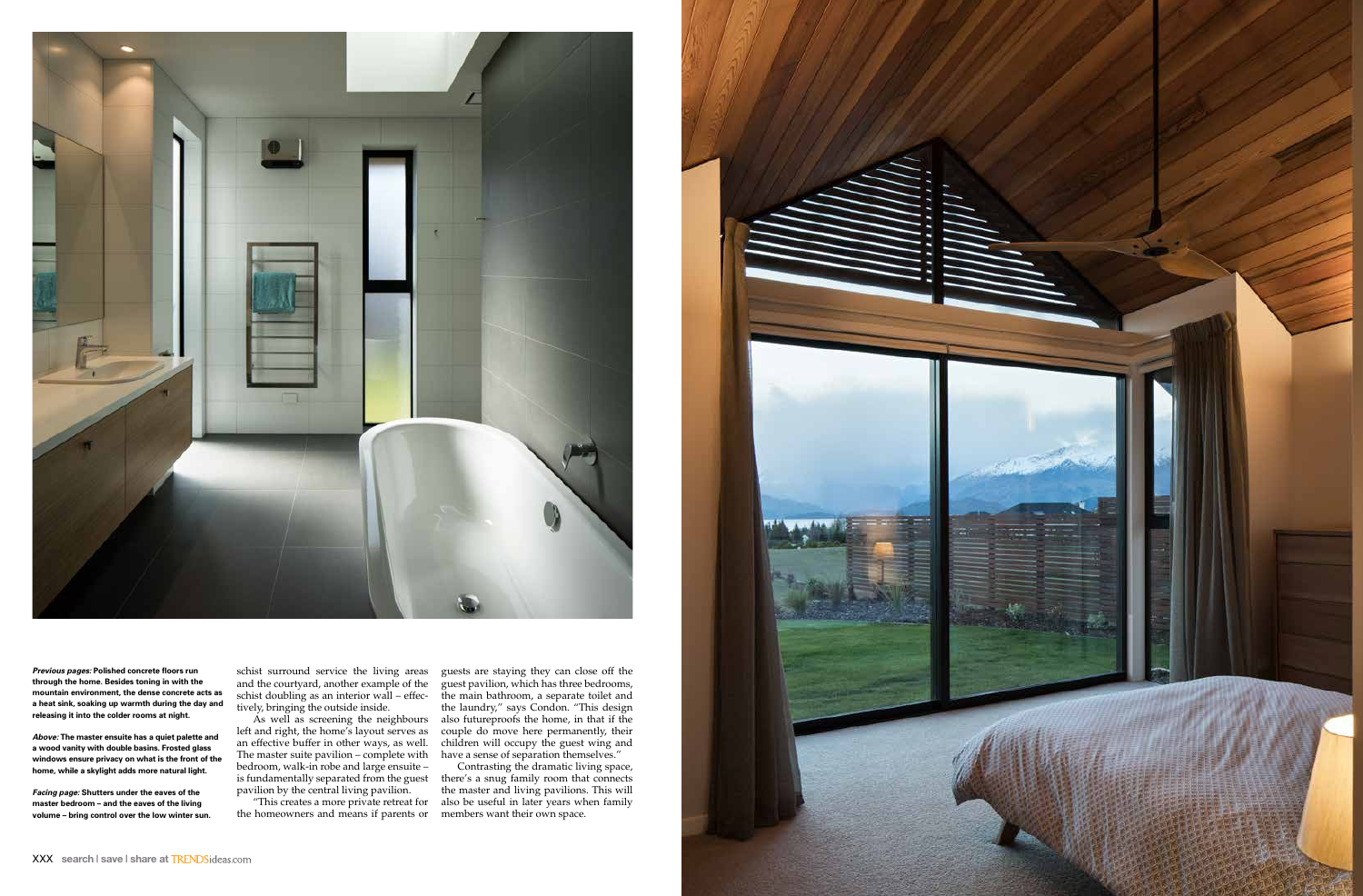*Above:* **Centre of attention – to ensure the central pavilion is the most prominent, the architect stepped the garage-and-guest bedroom pavilion. This achieved the volume required for that pavilion without overshadowing the central pavilion and also helped with the owners request that all rooms access the views. This way a part of the rear guest bedroom looks past the front guest bedroom.** 



*Architect:* Barry Condon, Condon Scott Architects *Builder:* Turnkey Homes *Kitchen designer:* Condon Scott Architects *Landscape:* Ecco Landscapes *Cladding* Eurotray by Calder Stewart; cedar from Rosenfeld Kidson; schist, sourced locally *Roof:* Eurotray by Calder Stewart *Window/door joinery:* APL Design Windows *Main flooring:* Polished concrete *Paint:* Resene *Kitchen cabinets:* Resene White Pointer, Resene Chicago **Benchtops:** Caesarstone Raven *Splashback:* Custom glass over schist

*Left:* **Over-sized bifold doors connect most areas of the home to the outdoors. The standing seam steel used for sections of cladding also forms the home's roof.** 

**Sink:** Blanco Subline and Blanco Metra **Taps:** Hansgrohe Talis, Hansgrohe Variac *Oven:* Fisher & Paykel *Cookstops:* Fisher & Paykel Induction and Gas *Ventilation:* Schweigen Vera rangehood *Refrigerator:* Fisher & Paykel, French door *Dishwasher:* Bosch Series 8 *Vanity cabinetry:* Custom in oak by Masterwood Joinery *Basin:* Duravit *Taps:* Hansgrohe Focus mixer *Shower fittings:* Hansgrohe Export Valve shower mixer, Hansgrohe Raindance showerhead *Bath:* Starlet Flair Oval

see more online: search **294393597** at **Trendsideas.com**



*Tiling:* Walls – white matte tile, floor – Reptile D Grey M, by Parallel Tiling *Pendants:* Secto 4200, from Simon James Design

*Blinds and Drapes:* Mckenzie and Willis

*Awards:* Trends International Design Awards (TIDA) Homes – Runner Up

*Story by Charles Moxham Photography by Simon Devitt*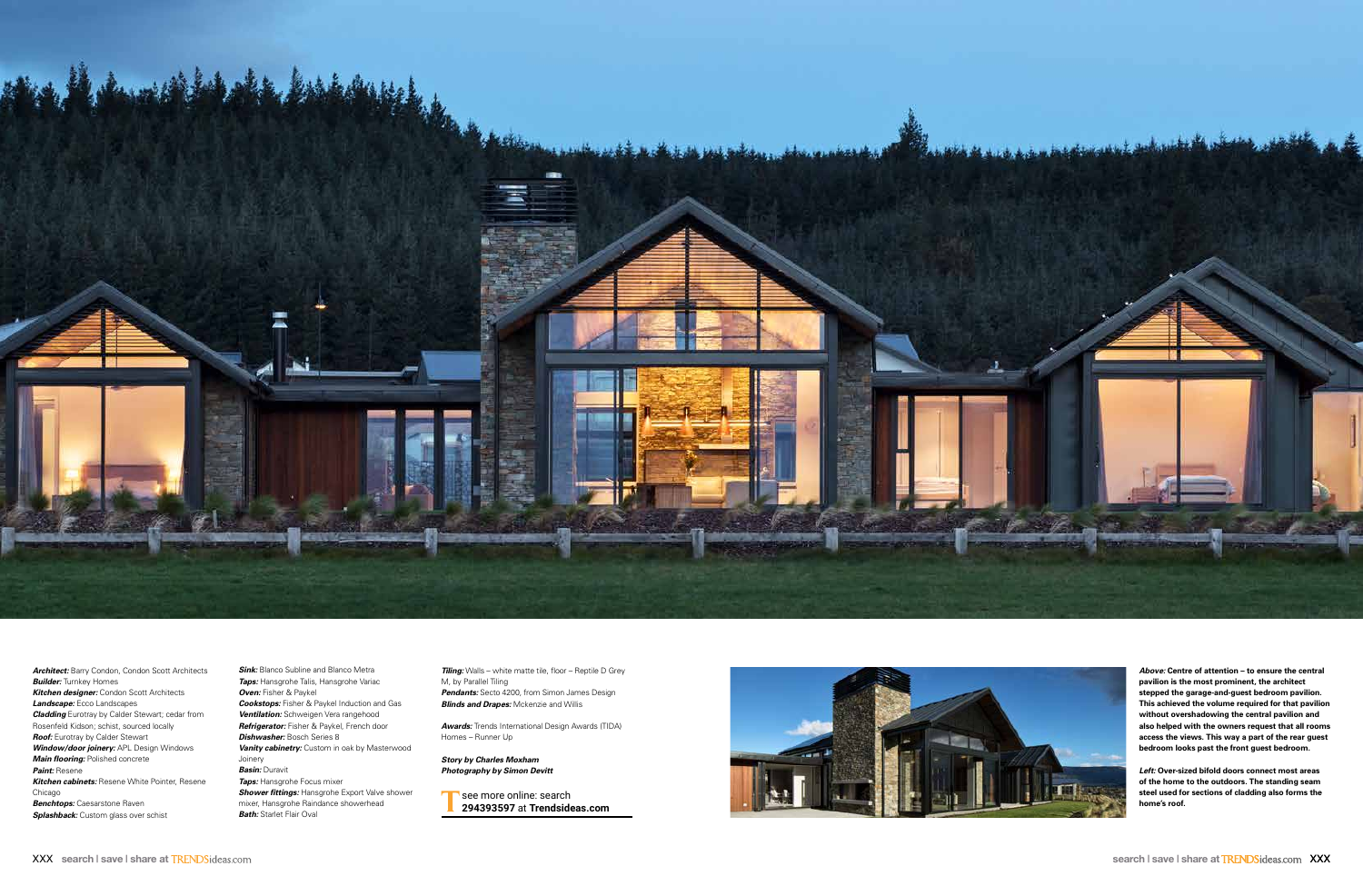

**Tallest peak – the central pavilion is taller and more prominent than its flanking pavilions in this home by Condon Scott Architects.** 



**Corten steel was an apt material choice for this rugged mountain home by Condon Scott Architects.**

**On this home by Condon Scott Architects, extensive plantings will eventually mature to further nestle the architecture into its landscape.**



**On this home by Condon Scott Architects, the foremost central pavilion also looks across the front of the adjacent pavilions to take in side views right down the** 

**valley.**